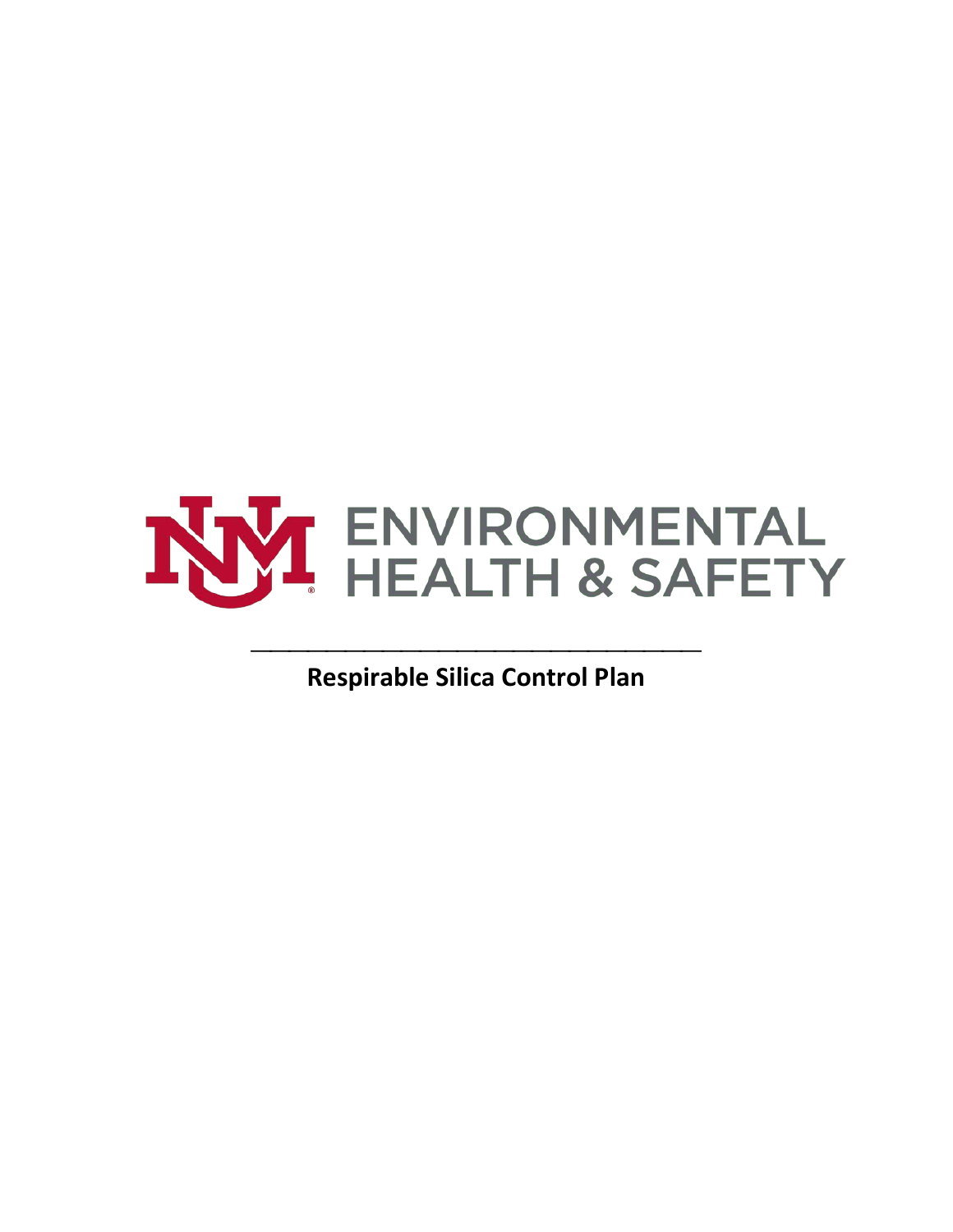

*This page intentionally left blank*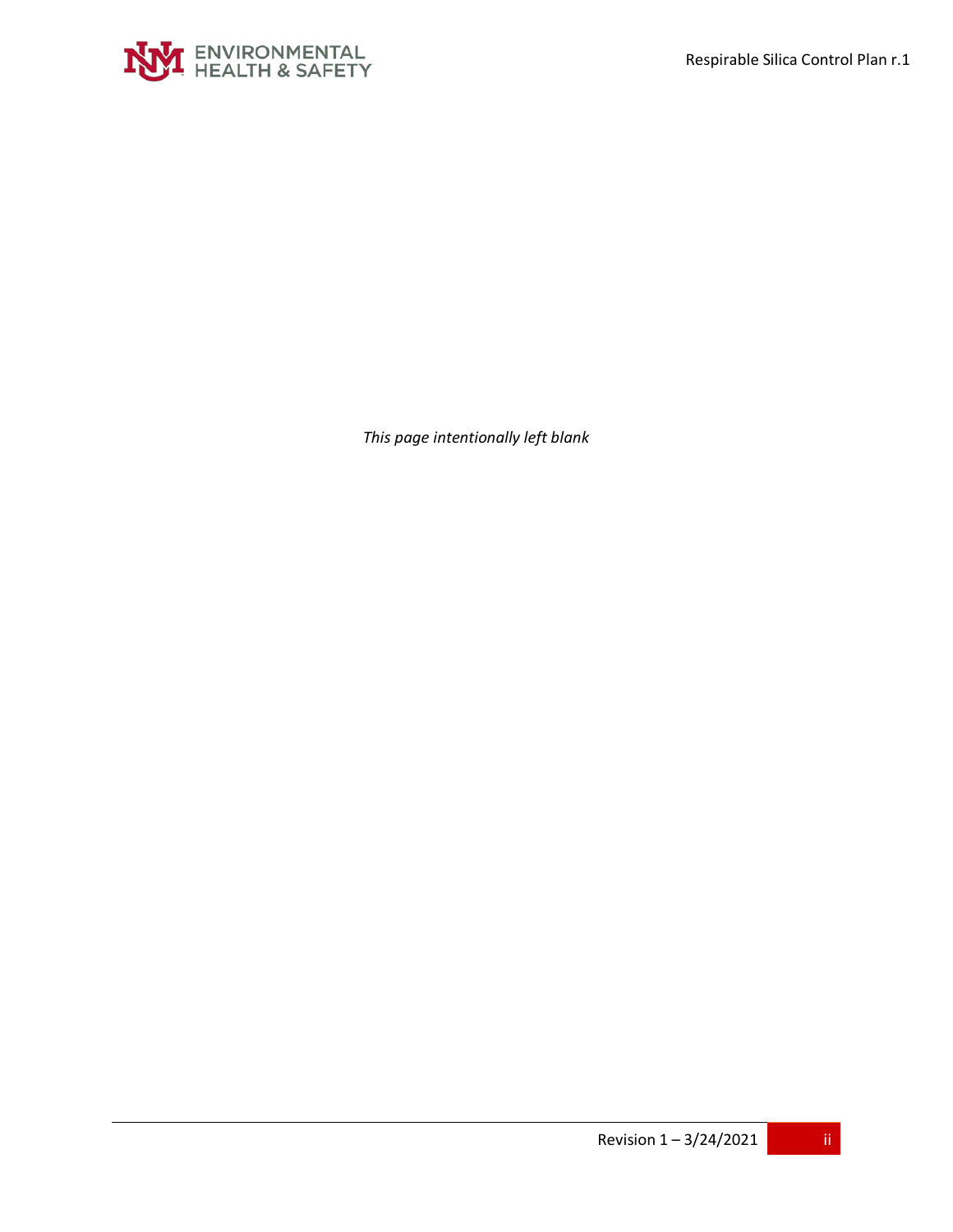

#### **UNIVERSITY OF NEW MEXICO Department of Environmental Health and Safety**

Cary 73 Hall

Casey Hall Interim Director

Zachary Peterso ary Peter on (Mar 24, 2021 12:09 MDT)

Zachary Peterson Interim Manager, Safety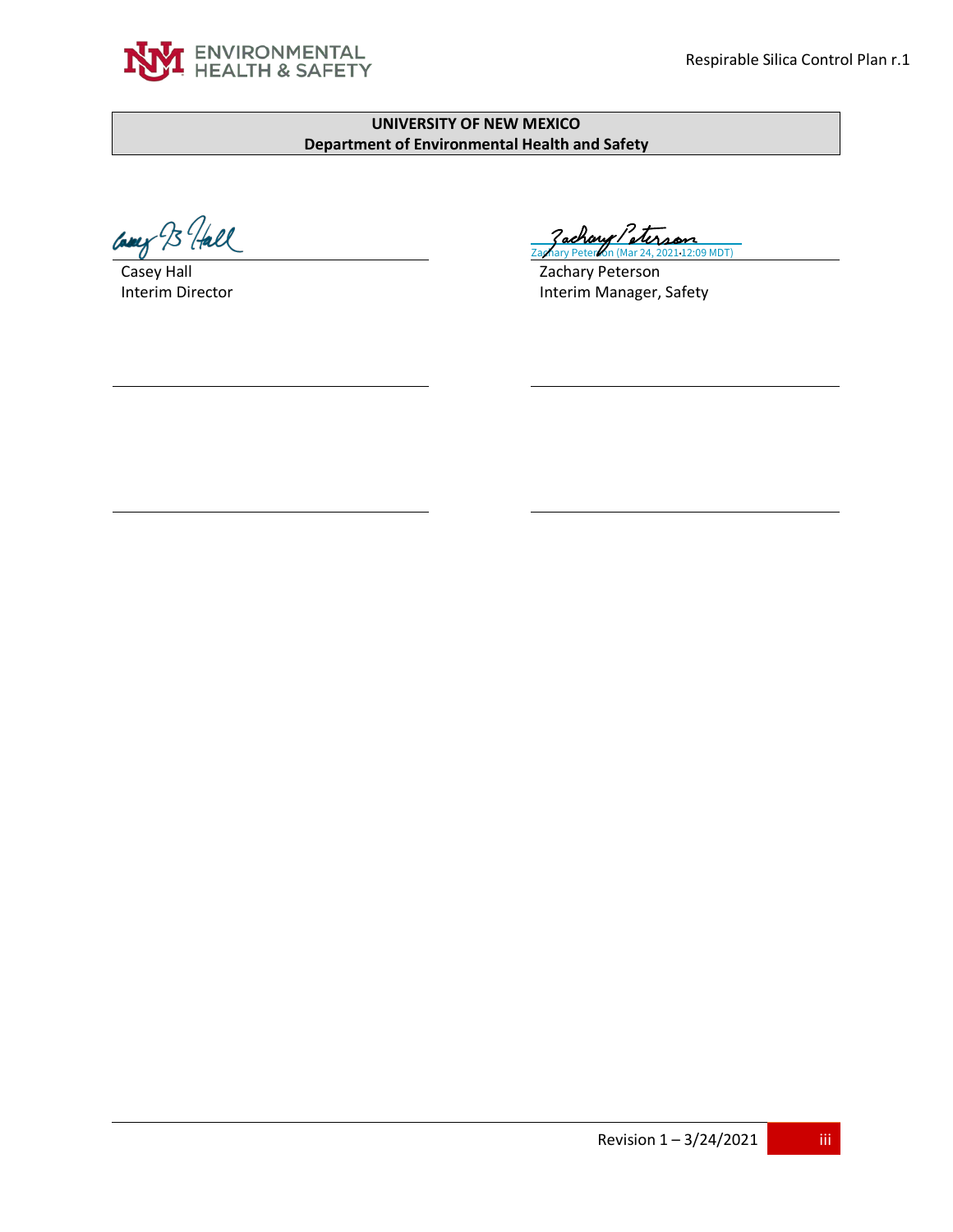

# **DOCUMENT REVISION LOG**

#### Document: **Respirable Silica Control Plan**

| Rev. No.                | <b>Effective Date</b> | <b>Revision Description</b> | <b>Pages Replaced</b> | Completed by: |
|-------------------------|-----------------------|-----------------------------|-----------------------|---------------|
| $\overline{\mathbf{1}}$ |                       | <b>Updated EHS</b>          |                       | SRC           |
|                         |                       |                             |                       |               |
|                         |                       |                             |                       |               |
|                         |                       |                             |                       |               |
|                         |                       |                             |                       |               |
|                         |                       |                             |                       |               |
|                         |                       |                             |                       |               |
|                         |                       |                             |                       |               |
|                         |                       |                             |                       |               |
|                         |                       |                             |                       |               |
|                         |                       |                             |                       |               |
|                         |                       |                             |                       |               |
|                         |                       |                             |                       |               |
|                         |                       |                             |                       |               |
|                         |                       |                             |                       |               |
|                         |                       |                             |                       |               |
|                         |                       |                             |                       |               |
|                         |                       |                             |                       |               |
|                         |                       |                             |                       |               |
|                         |                       |                             |                       |               |
|                         |                       |                             |                       |               |
|                         |                       |                             |                       |               |
|                         |                       |                             |                       |               |
|                         |                       |                             |                       |               |
|                         |                       |                             |                       |               |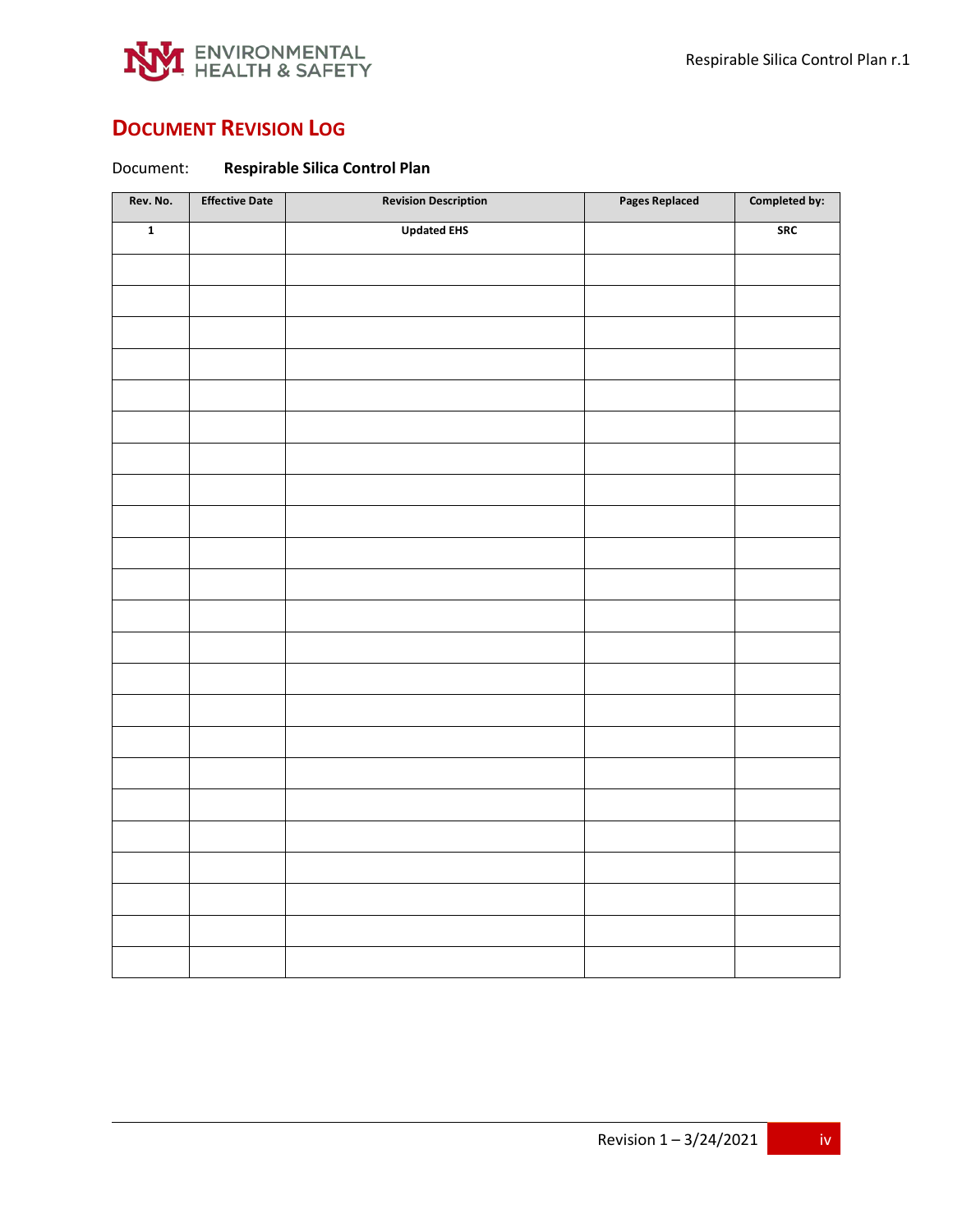

# **ACRONYMS & DEFINITIONS**

| AL                 | Action Level: Point when an employer must act to reduce respirable silica       |
|--------------------|---------------------------------------------------------------------------------|
|                    | exposure to the worker. 25 micrograms of respirable crystalline silica per      |
|                    | cubic meter of air ( $\mu$ g/m <sup>3</sup> ) (50% of the PEL).                 |
| <b>CFR</b>         | Code of Federal Regulations                                                     |
| <b>EHS</b>         | <b>Environmental Health and Safety</b>                                          |
| <b>EOHS</b>        | <b>Employee Occupational Health Services</b>                                    |
| FM                 | <b>Facilities Management</b>                                                    |
| <b>HEPA Filter</b> | High-efficiency particulate air filter                                          |
| <b>OSHA</b>        | Occupational Safety and Health Administration                                   |
| PEL                | Permissible Exposure Limit: The amount of silica that a worker can be           |
|                    | exposed to over an 8-hour time-weighted average. 50 micrograms of               |
|                    | respirable crystalline silica per cubic meter of air ( $\mu$ g/m <sup>3</sup> ) |
| <b>PPE</b>         | Personal Protective Equipment                                                   |
| <b>UNM</b>         | University of New Mexico                                                        |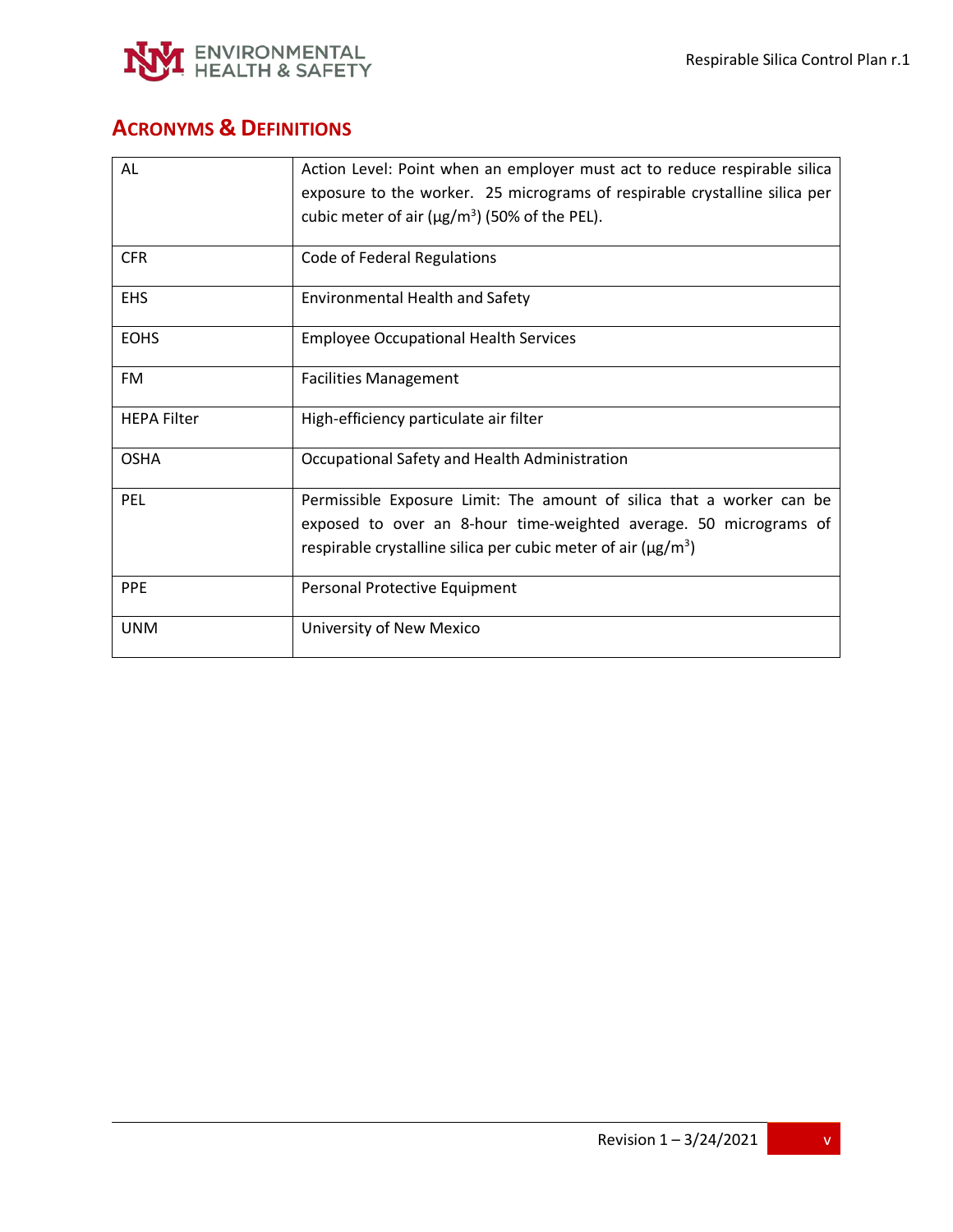

# **TABLE OF CONTENTS**

| 1. |        |  |  |  |  |
|----|--------|--|--|--|--|
| 2. |        |  |  |  |  |
| 3. |        |  |  |  |  |
|    | 3.1.   |  |  |  |  |
|    | 3.2.   |  |  |  |  |
|    | 3.3.   |  |  |  |  |
|    | 3.4.   |  |  |  |  |
|    | 3.5.   |  |  |  |  |
|    | 3.6.   |  |  |  |  |
| 4. |        |  |  |  |  |
|    | 4.1.   |  |  |  |  |
|    | 4.1.1. |  |  |  |  |
|    | 4.1.2. |  |  |  |  |
|    | 4.2.   |  |  |  |  |
|    | 4.3.   |  |  |  |  |
|    | 4.4.   |  |  |  |  |
|    | 4.5.   |  |  |  |  |
| 5. |        |  |  |  |  |
| 6. |        |  |  |  |  |
| 7. |        |  |  |  |  |
|    |        |  |  |  |  |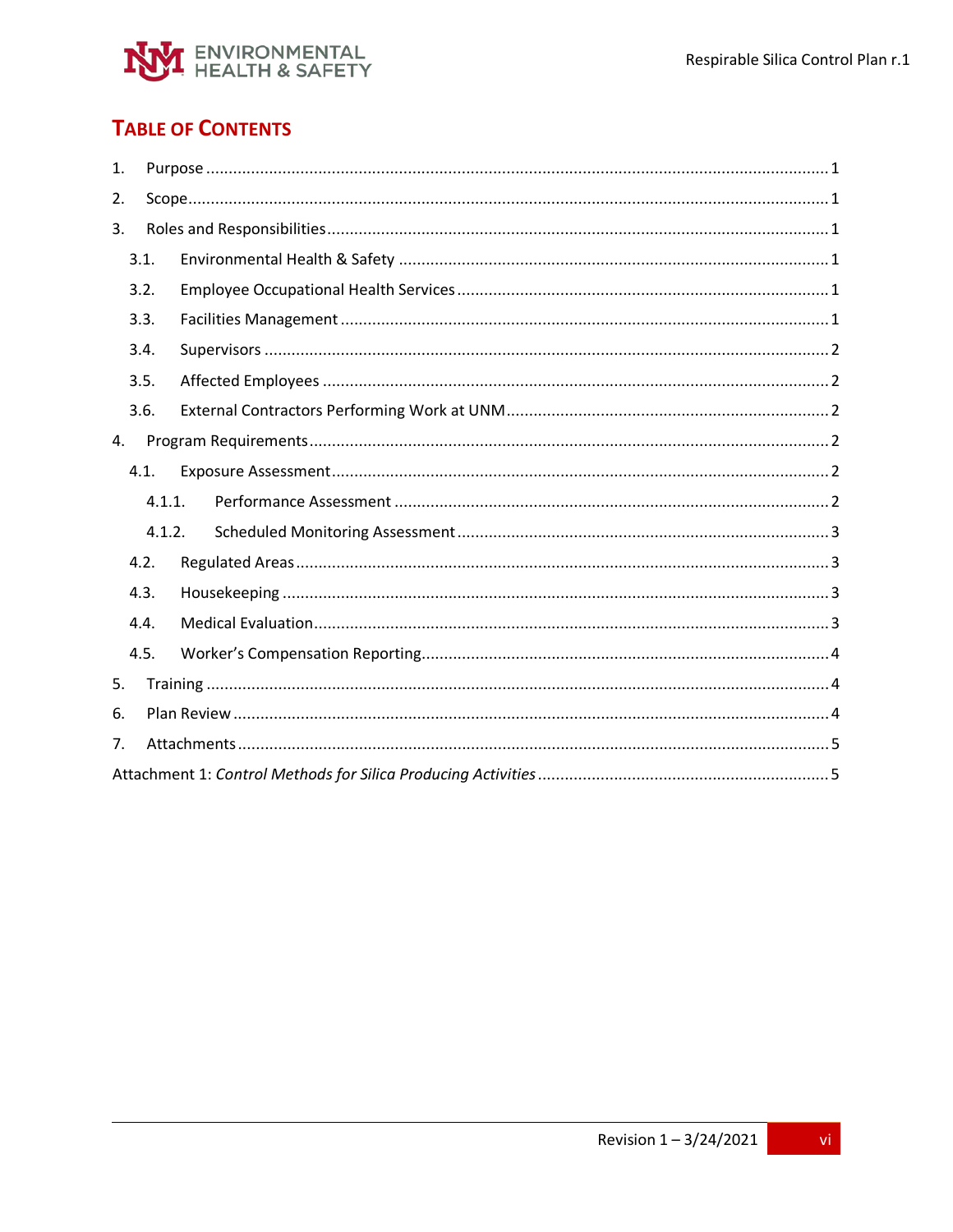<span id="page-6-0"></span>

## **1. PURPOSE**

The purpose of this Respirable Silica Control Plan is to protect UNM staff and faculty from health hazards associated with exposure to respirable silica dust. This plan follows the requirements set forth in OSHA General Industry Rule (29 CFR 1910.1053) and OSHA Construction Rule (29 CFR 1926.1153).

## **2. SCOPE**

This plan applies to all UNM employees who may be exposed to respirable silica at or above the AL, or any personnel who are engaged in a known silica dust producing activity as outlined in Attachment 1: Control Methods for Silica Producing Activities.

## **3. ROLES AND RESPONSIBILITIES**

### **3.1. Environmental Health & Safety**

- Implements and maintains this procedure.
- Develops and reviews employee training programs.
- Conducts respirable silica exposure assessments.
- Reviews and approves contractor silica control programs.
- Makes recommendations on silica dust control options to reduce and eliminate exposure to respirable silica.
- Maintains records of occupational exposure assessments.

### **3.2. Employee Occupational Health Services**

- Conducts medical surveillance in accordance with 1910.1053 and 1926.1153.
- Maintains records of physical examinations, x-rays, and tests.
- Provides written medical opinion to both employee and employer.

### **3.3. Facilities Management**

- Notifies EHS of activities that may require exposure monitoring.
- Enforces this program with all personnel and vendors engaged in respirable silica producing activities.
- Develops procedures for housekeeping that are within compliance of this procedure.
- Ensures that all tools and equipment necessary to implement this procedure are available prior to allowing work activities to commence.
- Ensures all tools and equipment necessary to implement this procedure are in good working order.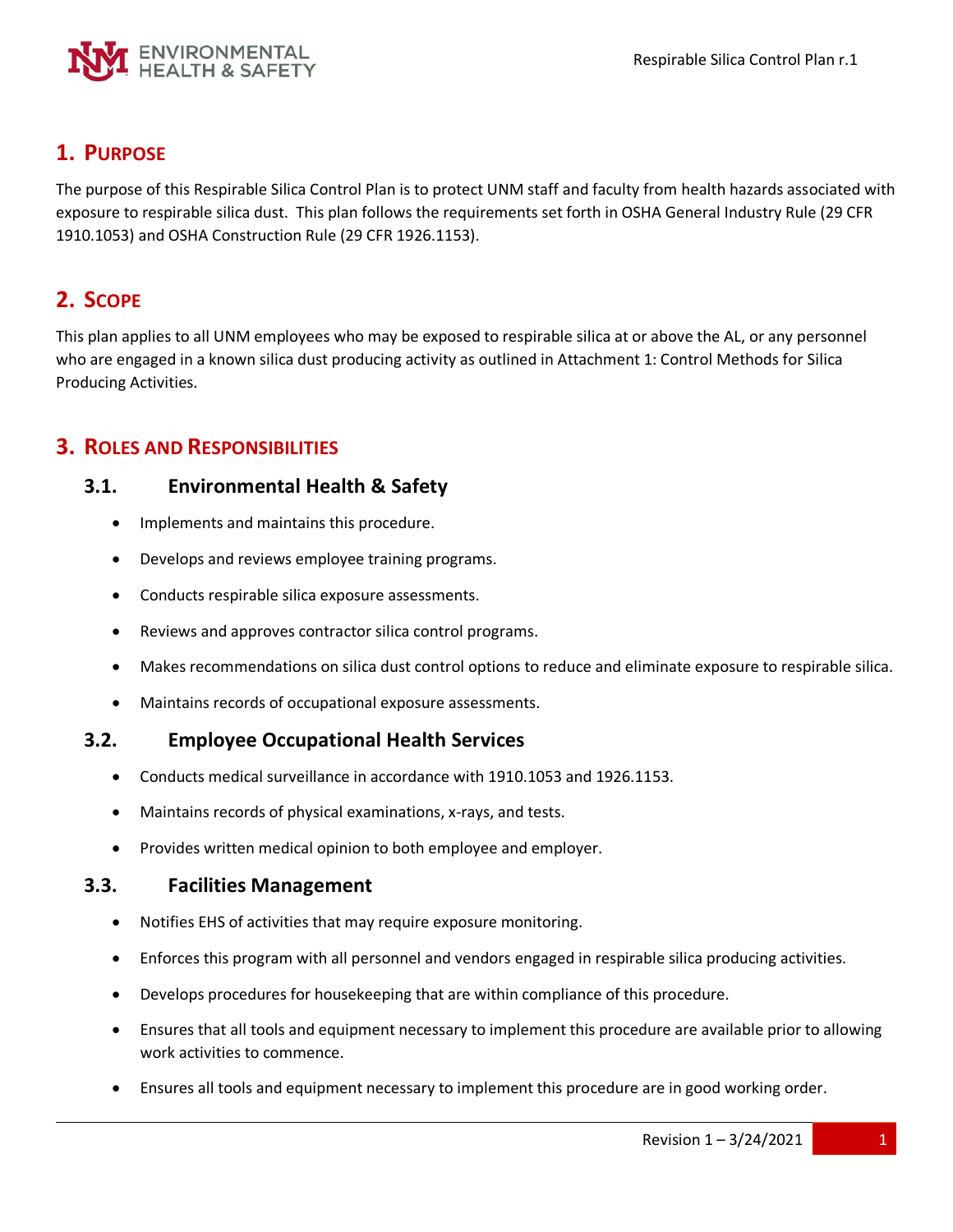<span id="page-7-0"></span>

### **3.4. Supervisors**

- Identify respirable silica hazards and act to minimize or eliminate exposure.
- Provide new employees with information regarding this procedure.
- Ensure employees have appropriate equipment and PPE to properly work in accordance with this procedure.
- Enforces this program with all employees engaged in respirable silica producing activities.
- Notify EHS of activities that may require exposure monitoring 10 business days in advance through the EHS iServiceDesk [< http://iservicedesk.unm.edu/srs\\_home.html>](http://iservicedesk.unm.edu/srs_home.html).

## **3.5. Affected Employees**

- Perform work in accordance with this procedure and the requirements outlined in this plan.
- Attend training sessions.
- Comply with surveillance and monitoring requirements.
- Wear required PPE.
- Notify supervisors of activities that may require exposure monitoring.
- Notify supervisors and EHS if there is a reasonable concern they have been exposed to respirable silica that would place them above the PEL.

### **3.6. External Contractors Performing Work at UNM**

• Contractors who are completing work that creates respirable silica will have silica control plans and will submit them for review and approval to EHS. This is in accordance with the requirements of the EHS *Construction Safety Manual*.

## **4. PROGRAM REQUIREMENTS**

### **4.1. Exposure Assessment**

### **4.1.1.Performance Assessment**

OSHA has published a list of tasks that place an employee above the PEL. For any task listed in Attachment A: Control Methods for Silica Producing Activities, the employee shall comply with the control methods listed according to the task and duration. Exposure monitoring is not required when following the control methods listed in Attachment A.

If the task and duration require the use of respiratory protection, the employee completing the task must be fit tested for the type of respirator that is required, in accordance with the UNM *Respiratory Protection Plan*.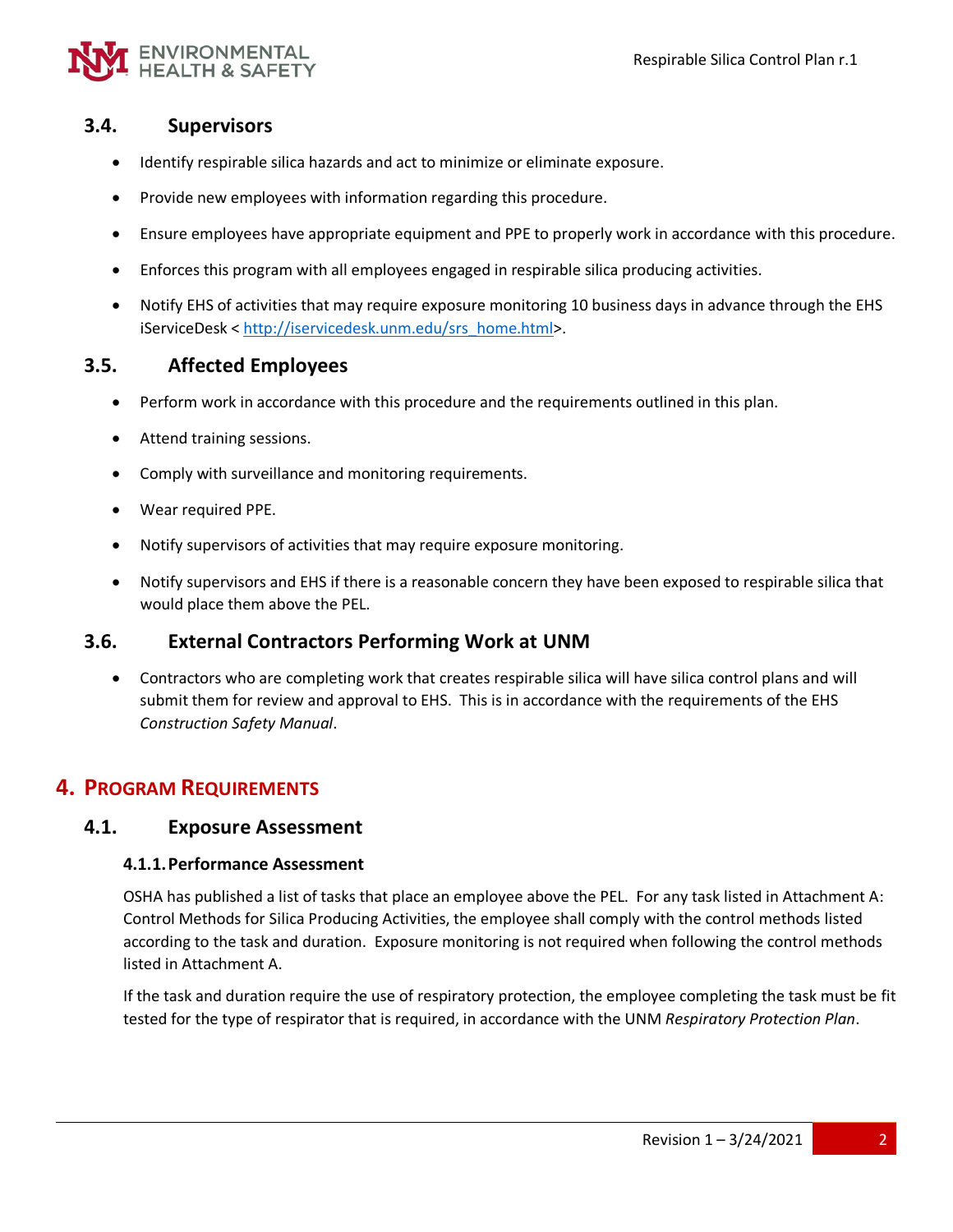<span id="page-8-0"></span>

### **4.1.2.Scheduled Monitoring Assessment**

For any respirable silica producing activities not listed in Attachment A: Control Methods for Silica Producing Activities, EHS shall perform an assessment to determine potential hazards to the employee. The supervisor is required to contact EHS 10 business days prior to starting work.

The assessment will consist of a job hazard analysis. If any employee can potentially be exposed to respirable silica at or above the action level, then it will include personal air monitoring. All results of personal air monitoring will be made available to the employee within five business days of receipt of lab analysis results.

All results will be held on file by EHS for the course of the employee's time with UNM, and 30 years beyond their separation from the University.

Based upon the results of the assessment and air monitoring, EHS will make recommendations and/or requirements for the task sampled and may add it to Attachment A: Control Methods for Silica Producing Activities with a revision of the control plan.

### **4.2. Regulated Areas**

A Regulated Area shall be established if an activity is in a fixed location and will expose personnel to a respirable silica at or above the PEL.

A regulated area must have a visual barrier that marks the boundary lines of the area, and must be separated from other areas in a way that will minimize the number of employees exposed.

A warning sign must be posted at the entrance to the regulated area that includes the following:

- Danger
- Respirable Crystalline Silica
- May Cause Cancer
- Causes Damage to Lungs
- Wear Respiratory Protection in this Area
- Authorized Personnel Only

Respirators must be provided for any persons that enter the regulated area. The respirator and employee must meet the requirements of the UNM *Respiratory Protection Program* in addition to all requirements of Subpart E of 29 CFR 1910.

### **4.3. Housekeeping**

Any activity that will cause silica dust to become airborne is strictly prohibited, this includes dry sweeping and compressed air. Instead, use wet mopping, wet sweeping, and HEPA filtered vacuuming.

Never use compressed air to clean skin or clothing that can potentially have silica dust.

## **4.4. Medical Evaluation**

Medical evaluation will be provided to any personnel that meet one of the following: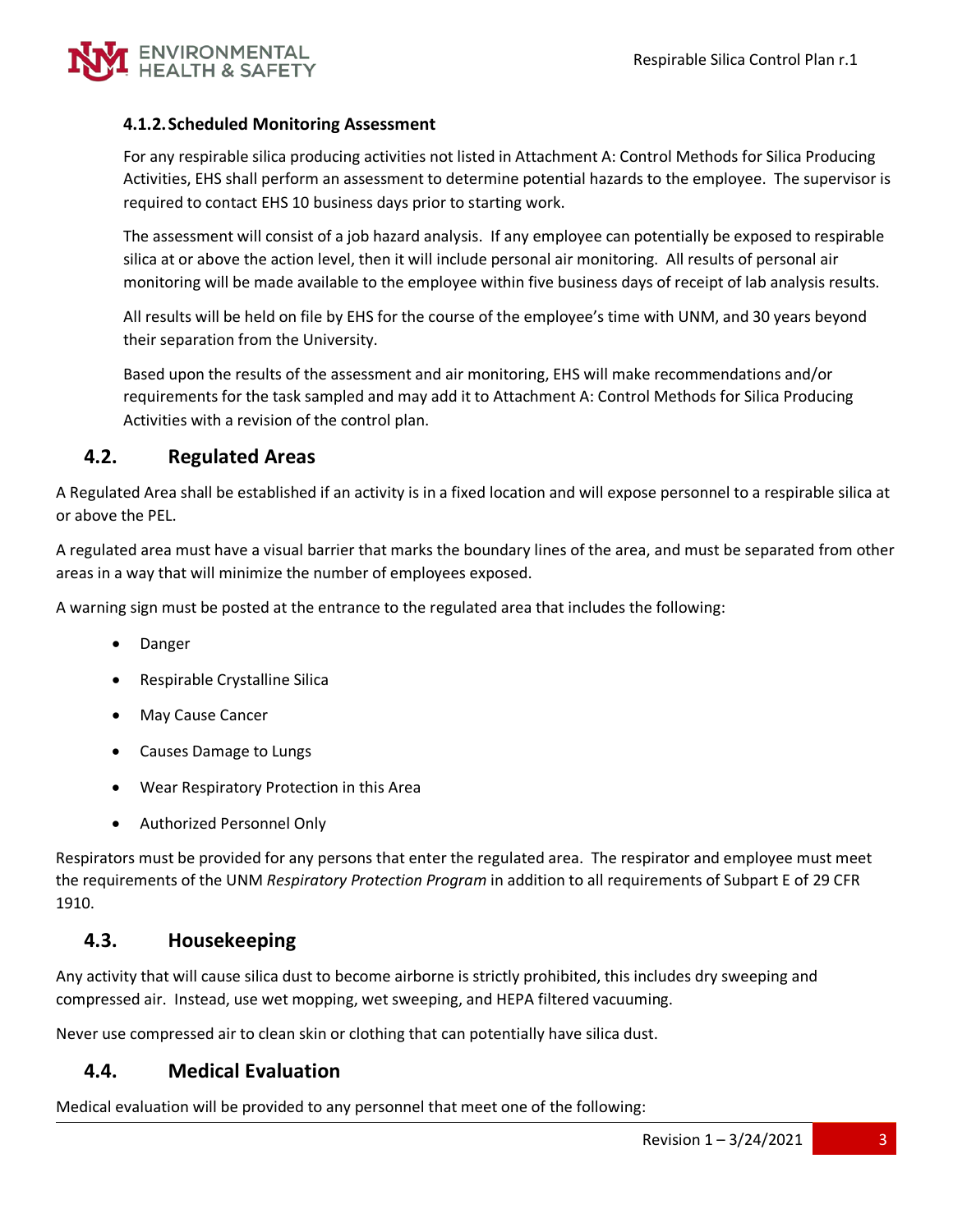<span id="page-9-0"></span>

- Exposed to respirable silica above the PEL.
- Exposed to respirable silica at/above the action level for 30 or more days per year.
- Are required to wear respirators under this plan for 30 or more days a year.
- Work with crystalline silica and develop signs/symptoms of excessive exposure to respirable silica.

The examinations shall be offered every 3 years and will contain tests for pulmonary functions, chest x-ray, and a physical exam.

After the exam, the worker will get a report detailing their health and the employer will receive a medical opinion as per the limitations, if any, to the worker as a result of the exam.

All medical evaluations will be free to the employees and offered at a reasonable time and take place on campus at EOHS unless otherwise authorized by EOHS. Additionally, medical records will be retained and available in accordance to 29 CFR 1910.1020 (30 years from date of separation).

## **4.5. Worker's Compensation Reporting**

If there is reasonable concern an employee has been exposed to respirable silica that would place them above the PEL, they are required to notify their supervisor and EHS so an investigation can be performed and a Worker's Compensation Report can be filed.

## **5. TRAINING**

EHS will develop basic respirable silica awareness training that addresses the following items:

- Health hazards associated with respirable silica;
- Specific tasks in the workplace that could result in exposure to respirable silica;
- Engineering and administrative controls necessary to protect personnel from exposure;
- When and what respiratory protection is required;
- The identity of the competent person responsible for task review; and
- The purpose and description of the medical surveillance program.

# **6. PLAN REVIEW**

The EHS Director and Department Managers shall review this plan tri-annually to verify compliance with all current requirements.

Reviews shall be noted on the document revision log, and will always generate a new revision number.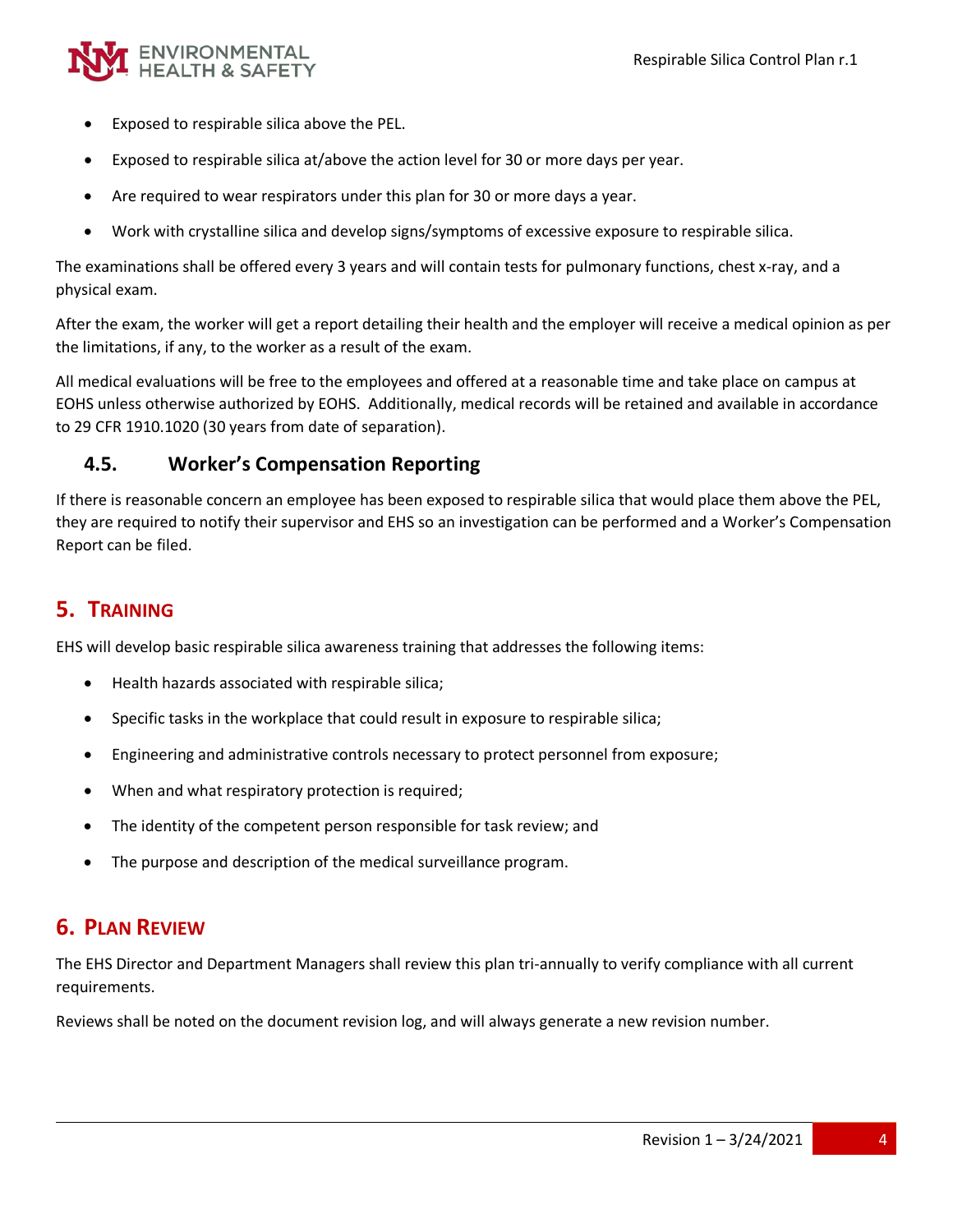<span id="page-10-0"></span>

# **7. ATTACHMENTS**

Attachment 1: *Control Methods for Silica Producing Activities*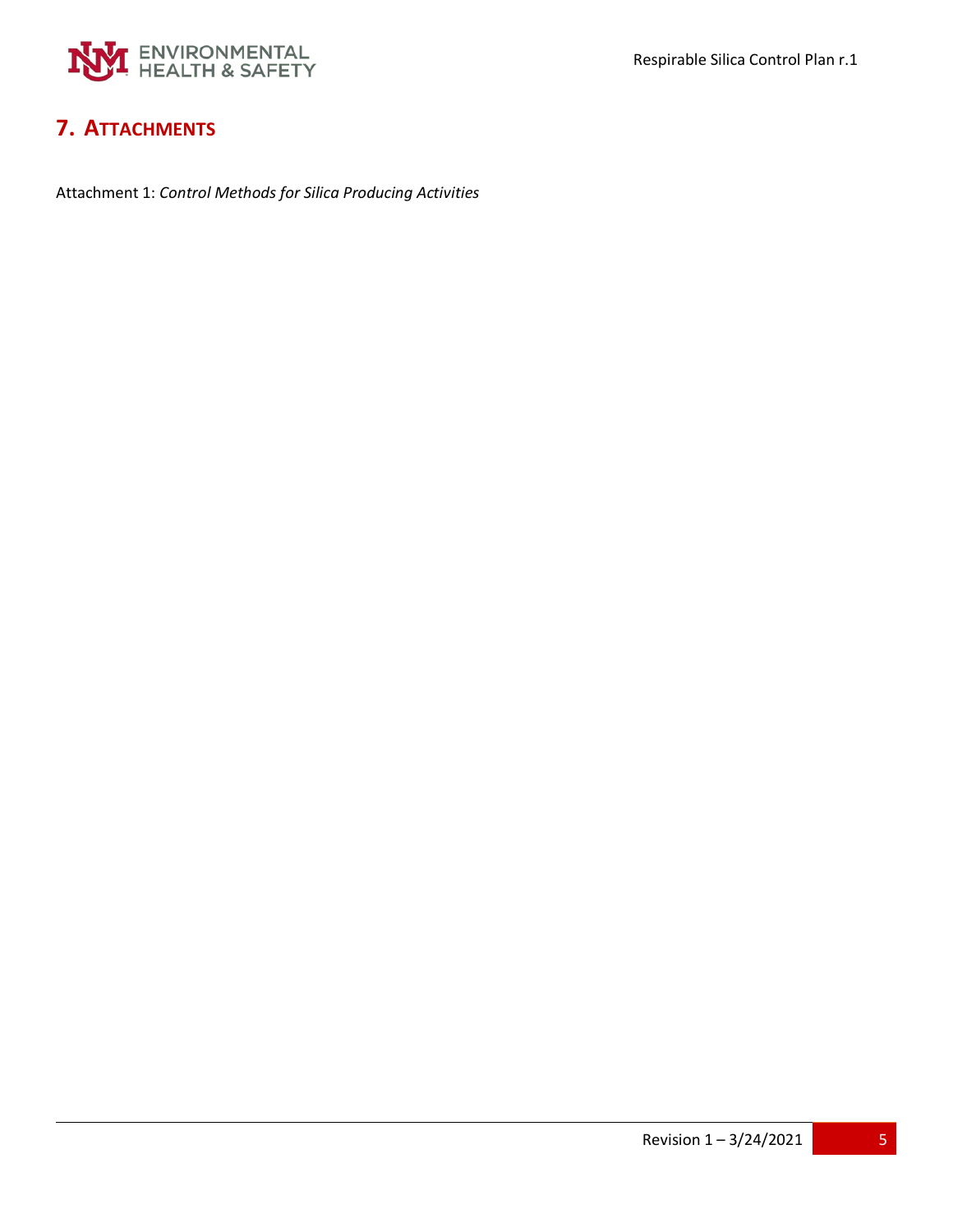

| <b>Equipment/Task</b>                                                  | <b>Engineering &amp; Work Practice Control</b>                                                                                                                                                                                                                                                                                                                                                                                                 | <b>Required Respiratory</b><br><b>Protection &amp; Minimum</b><br><b>Assigned Protection</b><br><b>Factor (APF)</b> |                     |
|------------------------------------------------------------------------|------------------------------------------------------------------------------------------------------------------------------------------------------------------------------------------------------------------------------------------------------------------------------------------------------------------------------------------------------------------------------------------------------------------------------------------------|---------------------------------------------------------------------------------------------------------------------|---------------------|
|                                                                        |                                                                                                                                                                                                                                                                                                                                                                                                                                                | $\leq$ 4 hours<br>/shift                                                                                            | > 4 hours<br>/shift |
| 7.1.1. Handheld & Stand-<br>mounted<br><b>Drills</b>                   | Use drill equipped with commercially-available shroud or<br>cowling with dust collection system.                                                                                                                                                                                                                                                                                                                                               |                                                                                                                     |                     |
|                                                                        | Dust collector must provide the airflow recommended by<br>the tool manufacturer, or efficiency and filter-cleaning<br>mechanism.                                                                                                                                                                                                                                                                                                               |                                                                                                                     |                     |
|                                                                        | Operate and maintain tool in accordance with the<br>manufacturer's instructions to minimize dust emissions.                                                                                                                                                                                                                                                                                                                                    |                                                                                                                     |                     |
|                                                                        | Use a HEPA-filtered vacuum when cleaning holes.                                                                                                                                                                                                                                                                                                                                                                                                |                                                                                                                     |                     |
| 7.1.2. Handheld grinders<br>for mortar removal<br>(i.e., tuckpointing) | Use grinder equipped with commercially available shroud<br>and dust collection system.<br>Operate and maintain tool in accordance with<br>manufacturer's instructions to minimize dust emissions.<br>Dust collector must provide 25cfm or greater of airflow per<br>inch of wheel diameter and have a filter with 99% or<br>greater efficiency and a cyclonic pre-separator or<br>filtercleaning mechanism.                                    | <b>APF 10</b>                                                                                                       | <b>APF 10</b>       |
| 7.1.3. Handheld grinders<br>for uses other than<br>mortar removal      | For tasks performed outdoors only:<br>Use grinder equipped with integrated water delivery<br>system that continuously feeds water to the grinding<br>surface.<br>Operate and maintain tool in accordance with<br>manufacturer's instructions to minimize dust emissions                                                                                                                                                                        | None                                                                                                                | None                |
|                                                                        | <b>OR</b><br>Use grinder equipped with commercially available shroud<br>and dust collection system.<br>Operate and maintain tool in accordance with<br>manufacturer's instructions to minimize dust emissions.<br>Dust collector must provide 25cfm or greater of airflow per<br>inch of wheel diameter and have a filter with 99% or<br>greater efficiency and a cyclonic pre-separator or<br>filtercleaning mechanism.<br>When Used Outdoors | None                                                                                                                | None                |

# **7.1. Attachment 1: Control Methods for Silica Producing Activities**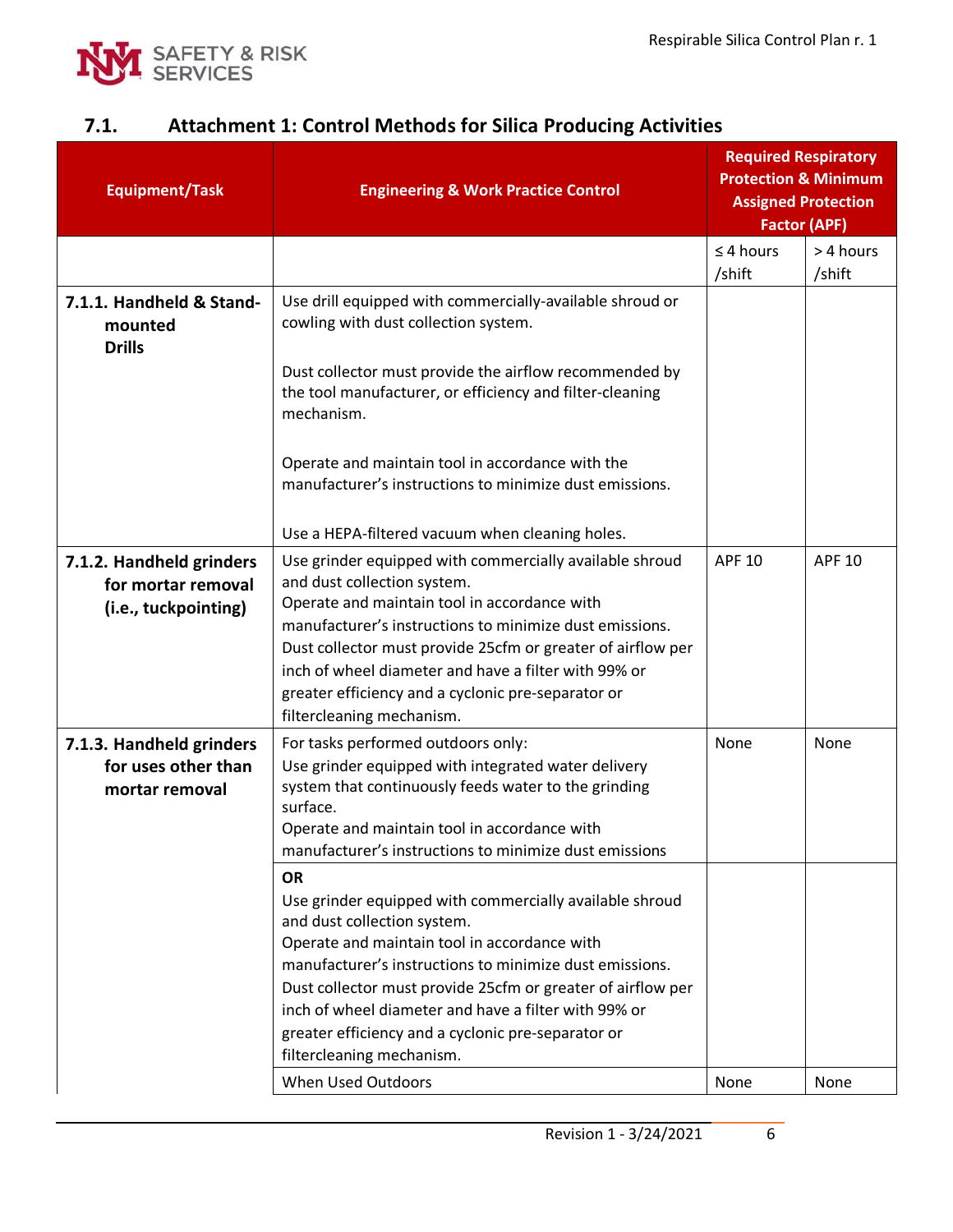

| When used indoors or in an enclosed are                                                                            | None | APF10 |
|--------------------------------------------------------------------------------------------------------------------|------|-------|
| Use tool with water delivery system that supplies a<br>continuous stream or spray of water at the point of impact. |      |       |
| When used outdoors                                                                                                 | None | None  |

| 7.1.4. Jackhammers and | When used indoors or in an enclosed area                   | APF10         | <b>APF 10</b> |
|------------------------|------------------------------------------------------------|---------------|---------------|
| handheld powered       | <b>OR</b>                                                  |               |               |
| chipping tools         | Use tool equipped with a commercially available shroud     |               |               |
|                        | and dust collections system.                               |               |               |
|                        | Operate and maintain tool in accordance with               |               |               |
|                        | manufacturer's instructions to minimize dust emissions.    |               |               |
|                        | Dust collector must provide the air flow recommended by    |               |               |
|                        | the tool manufacturer, or greater, and have a filter with  |               |               |
|                        | 99% or greater efficiency and a filter-cleaning mechanism. |               |               |
|                        | When used outdoors                                         | None          | None          |
|                        | When used indoors or in an enclosed area                   | APF10         | APF10         |
|                        |                                                            |               |               |
| 7.1.5. Heavy Equipment | Not for demolishing, abrading, or fracturing of silica     | None          | None          |
| & Utility Vehicles for | containing materials.                                      |               |               |
| <b>Grading &amp;</b>   |                                                            |               |               |
| <b>Excavating</b>      | Apply Water and/or dust suppressants as necessary to       |               |               |
|                        | minimize dust emissions.                                   |               |               |
|                        | <b>OR</b>                                                  | None          | None          |
|                        | When the equipment operator is the only employee           |               |               |
|                        | engaged in the task, operate equipment from within an      |               |               |
|                        | enclosed cab.                                              |               |               |
| 7.1.6. Heavy Equipment | Operate equipment from within an enclosed cab.             | None          | None          |
| & Utility Vehicles for |                                                            |               |               |
| Demolishing,           | When employees outside of the cab are engaged in the       |               |               |
| <b>Abrading or</b>     | task, apply water and/or dust suppressants as necessary to |               |               |
| <b>Fracturing</b>      | minimize dust emissions.                                   |               |               |
|                        |                                                            |               |               |
| 7.1.7. Power Saws on   | Use saw with integrated water delivery system that         |               |               |
| <b>Concrete &amp;</b>  | continuously feeds water to the blade.                     |               |               |
| <b>Walkbehind Saws</b> |                                                            |               |               |
|                        | Operate and maintain tool in accordance with               |               |               |
|                        | manufacturer's instructions to minimize dust emissions.    |               |               |
|                        | When used outdoors                                         | None          | <b>APF 10</b> |
|                        | When used indoors or in an enclosed area                   | <b>APF 10</b> | <b>APF 10</b> |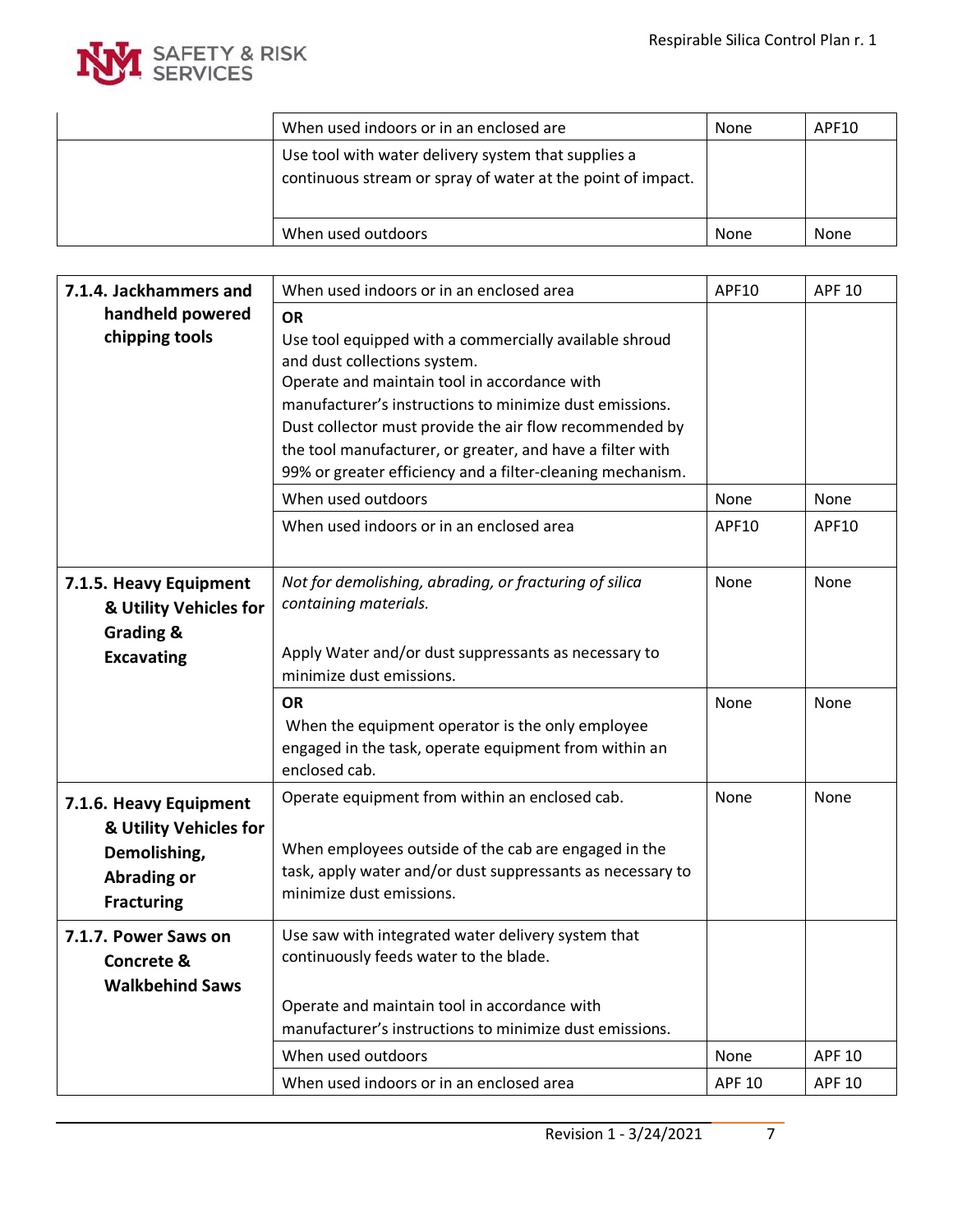

| 7.1.8. Stationary Masonry<br><b>Saws</b>                | Use saw with integrated water delivery system that<br>continuously feeds water to the blade.                                                                                                                                   | None | None |
|---------------------------------------------------------|--------------------------------------------------------------------------------------------------------------------------------------------------------------------------------------------------------------------------------|------|------|
|                                                         | Operate and maintain tool in accordance with<br>manufacturer's instructions to minimize dust emissions.                                                                                                                        |      |      |
| 7.1.9. Drivable Saws                                    | Use saw with integrated water delivery system that<br>continuously feeds water to the blade.                                                                                                                                   | None | None |
|                                                         | Operate and maintain tool in accordance with<br>manufacturer's instructions to minimize dust emissions.                                                                                                                        |      |      |
| 7.1.10. Hand-held Power                                 | For cutting fiber-cement board and sheet rock.                                                                                                                                                                                 | None | None |
| <b>Saws</b>                                             | For tasks performed outdoors only:                                                                                                                                                                                             |      |      |
|                                                         | Use saw equipped with commercially available dust<br>collection system.                                                                                                                                                        |      |      |
|                                                         | Operate and maintain tool in accordance with<br>manufacturer's instructions to minimize dust emissions.                                                                                                                        |      |      |
|                                                         | Dust collector must provide the airflow recommended by<br>the tool manufacturer, or greater, and have a filter with<br>99% or greater efficiency.                                                                              |      |      |
| <b>Walk-Behind</b><br>7.1.11.                           |                                                                                                                                                                                                                                | None | None |
| <b>Milling</b><br><b>Machines</b><br>and Floor Grinders | Use machine equipped with integrated water delivery<br>system that continuously feeds water to the cutting surface.<br>Operate and maintain tool in accordance with<br>manufacturer's instructions to minimize dust emissions. |      |      |